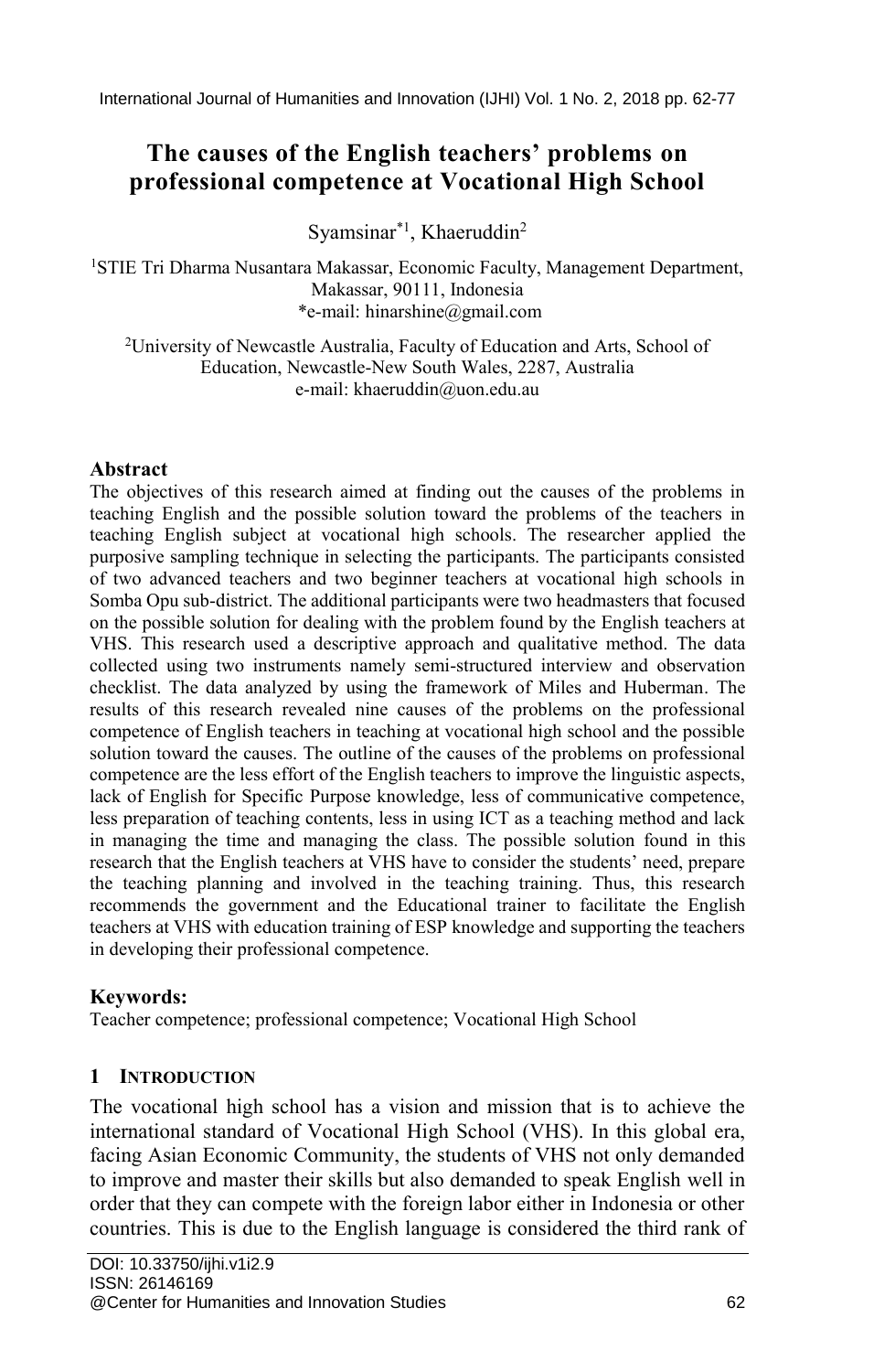the most spoken language in the world (Lewis, 2009). Furthermore, School has an important role to contrive the students to be knowledgeable and skillful, and the teacher is a facilitator to help the students to acquire their skills. Those skills are ways of thinking creatively and critically, able to solve the problem, making decision and learning, using ICT, and skills; citizenship, life and career, personal and social responsibility (Schleicher, 2012). In this case, the teachers not only required to fulfill the academic qualification but also they must have competences in order to innovate and continuously adapt such as being critical, to innovate, model (attitude), enable in responding the outcomes of the students, and having professional dialogue to adopt the practices (European Commission, 2013).

Furthermore, competence is the combination of knowledge, skills, comprehension, behavior, and ambition of a person in a particular discipline (Deakin-Crick, 2008). While in Oxford Advanced Learner's dictionary, competence is being able to do something well. So, the competence is knowledge, skills, and behavior that enable someone to do something well. While competency is the ability to perform the teaching and learning process successfully (Lauermann & König, 2016). Also, the European Commission, (2013) defined the teacher competence as the organization of teacher professionalism for multiple levels such as the individual, the school, the community and also professional networks.

The Russian researchers bring into the mutual interrelationship between the competences concepts with professionalism. It means that the competence cannot be separated with the professionalism. (Mustafa, 2013) Concluded that the professional competency of teachers is vital because the teachers who have high professional competency capable of leading the students in getting both excellent academic result and lead them to be the holistic students in an appropriate way. The professional skills and competencies that Southeast Asian teachers must have namely participated in professional community, providing leadership characters, finish the tasks punctually, obey the policies and rules, exhibiting the professionalism by having interaction with peers and others and maintain the cooperation with the students' parents and the society (SEAMEO INNOTECH Research Updates, 2014).

In addition, Dikilitaş and Yaylı (2018) stated that the professional competence of the teachers should possess-able to master the subject taught, able to make lesson plan, able to manage the class, able to use media or ICT, able to understand the characteristic of the pupils, able to select or to adopt the materials, and able to carry out the research. The professional competence covers the depth knowledge of teachers toward their field of study, enhance the learning process by using media, and their capability to develop their skills. So, as an ideal teacher must have a proper qualification, and master the professional competence. The quality of teaching competence is significant in creating and establishing the learning process. Also, it is suggested that the teacher must improve his quality in delivering material to meet the professional standards. These professional standards cover the working style, the practice of teaching and the use interactive approach in communicating the material (Walker, Jeffes, Hart, Lord, & Kinder, 2011).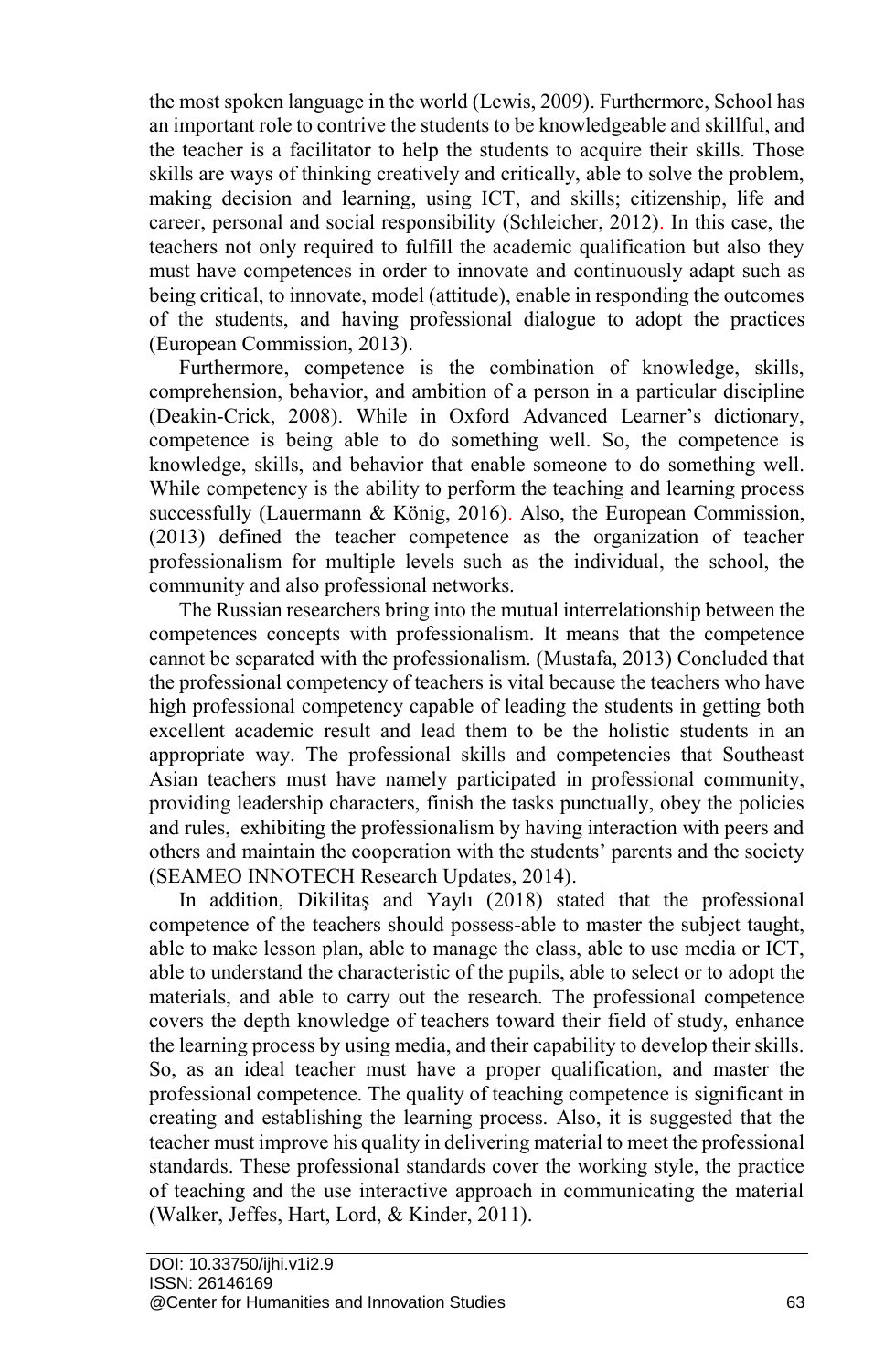Nevertheless, Biggs (2011) stated that most teachers are a lack of professionalism. The problems are many teachers do not adequately perform their duties professionally, having a low level of loyalty dealing with teaching norms and ethics, and dissatisfaction of acknowledgment concerning to institutional knowledge. Mustafa (2013) revealed that teachers have less competent especially in classroom management and in using media as educational resources. Also, many teachers found a problem in teaching ESP courses and designing the material might due to the lack of training, the material content and in providing supplementary materials, and lack of resources. The selection and decision is an urgent problem which is always faced by the teachers in the learning process especially in English teaching for vocational high schools.

In line with the problems above, Syamsinar and Jabu (2016) found eleven problems dealing with professional competence of English teacher in teaching at vocational high schools. The problems found are: 1) unfamiliar with vocabulary of unique terms for various fields of study, 2) lacking pronunciation of certain words, 3) difficult in communicating the lesson, 4) Difficult to reach the necessary competence and target of learning objectives, 5) Lacking planning the lesson, 6) Difficult to select the materials in accordance with the level of the students for different fields of study, 7) Difficult to design the relevant material for the students in different fields, 8) Difficult to obtain material from other sources, 9) Lacking of teacher activities for developing the professionalism, 10) Do not use information and communication for communicating maximally, and 11) Lacking classroom management

## **2 METHOD**

This research employed a descriptive approach and qualitative method to investigate the causes of the problems found by the English teachers at VHS. In this research, the researcher took the vocational high schools in Somba Opu sub-district as the participants they are State Vocational High School 2 Somba Opu and State Vocational High School 3 Somba Opu. The researcher had two criteria in taking the participants, namely the advanced beginner teachers and the expert teachers. Furthermore, two expert teachers and two beginner teachers were taken from each school. The additional participants were the headmasters from the two vocational high schools. The data from the headmasters focused on the suggestion to the problems faced by teachers. The instruments used were a semi-structured interview to investigate the causes of the problems and checklist observation to verify the data collected. The data analysis steps based on Huberman, Miles, and Saldana (2013) that consists of data reduction, data display, and conclusion.

## **3 FINDINGS**

## **3.1 English Teachers' Problems in Professional Competence**

The following data was gained from the interview and observation from the participants of the English teacher at the vocational high school; they are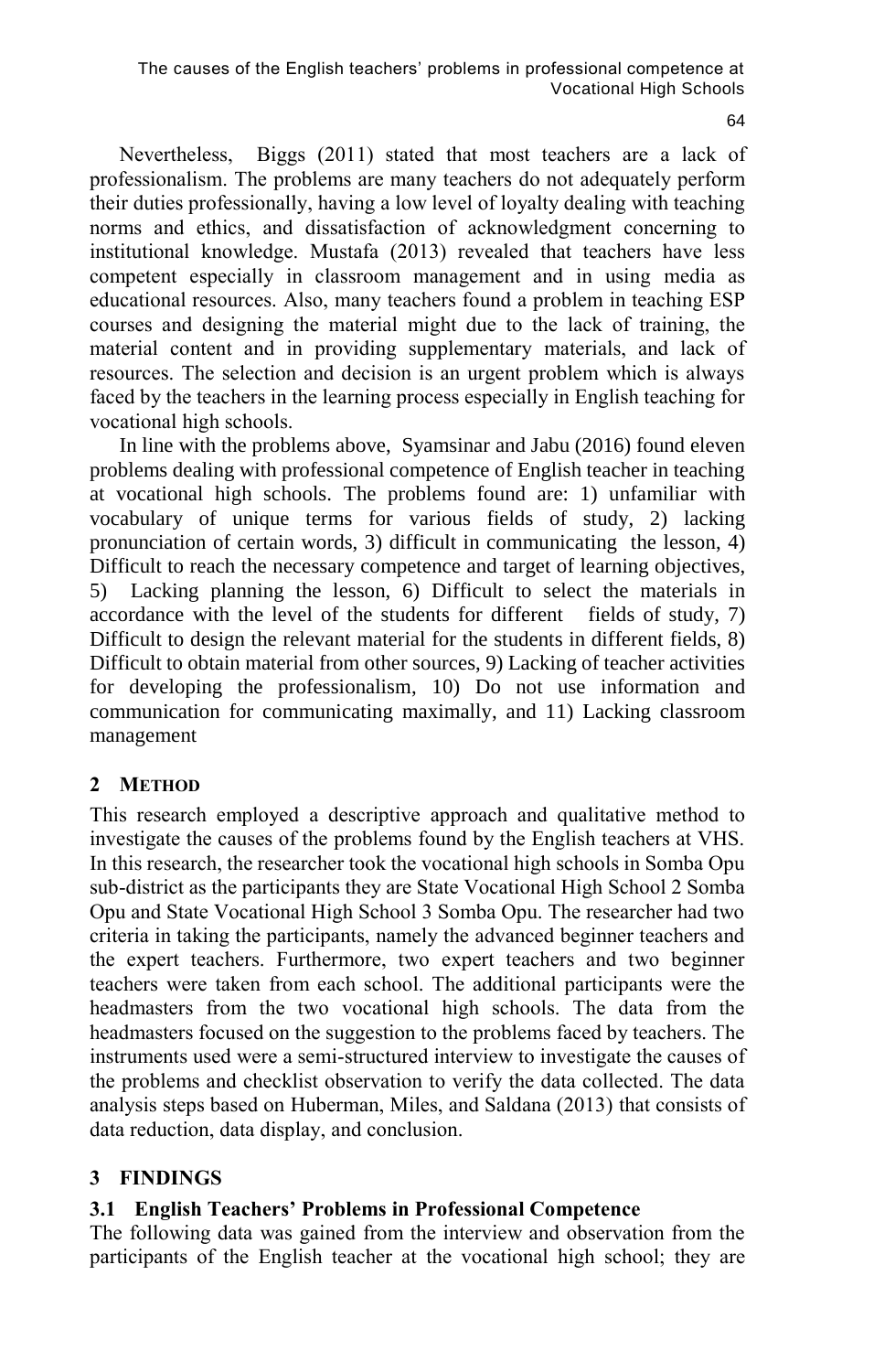teacher 1, teacher 2, and teacher 3. The explanation is the summarized in terms of the causes of the English teachers' problems in professional competence at vocational high schools.

3.1.1 Less effort to learn the vocabulary of vocational terms for various departments

Teacher 1 stated that her problem was because she teaches various departments in which automatically she has to correlate with the department. There were two causes of this problem. First, she had less necessary of ESP. Second, the vocabularies in the module were general.

*(Mastering the basic of ESP is a little bit less, and the vocabulary in a module provided most of them be NIL the general only). (Interview with teacher 1)*

Different from teacher 1, teacher 2 and teacher 3 stated that the cause of not mastering the technical terms coming from the students' side. The causes are stated below.

*(Because I was not familiar with the department of the students. My education background is in English. Perhaps, if this vocational school focuses on the Tourism, we can adapt easily. However, if it is more specific such as Engineer or Performing, we need personal learning). (Interview with teacher 2)*

*(Sometimes the students have a few vocabularies. So I have less motivation to learn more about vocabulary. Thus, usually, only the general vocabulary which I often hear I taught). (Interview with teacher 3)*

Teacher 2 implied that the cause of difficult to master the vocabulary for the vocational term is because she was not very familiar with the students' department. She mastered the vocabulary which concerns the Tourism department. However, the difficult vocabulary for her was the vocabulary which concerns to the Engineer and Performing department. Whereas, teacher 3 stated that the cause was coming from the students' side. Teacher 1, teacher 2 and teacher 3 realized that they lacked the special terms, but they were not willing to identify the special terms of the students' department. It can be concluded that they were less effort to learn more the vocabulary for particular terms.

3.1.2 Seldom to have pronunciation practice

It was found that teacher 3 faced a problem dealing with pronunciation. The cause of her problem is revealed in the following statements.

*(The cause is there are my friends to communicate by using English. If I meet with the teachers of English, I ask. However, we are seldom to meet each other. Moreover, sometimes if we meet, we talk about another thing). (Interview with teacher 3)*

She stated that she seldom practice her English with the English teachers around her in the school because they seldom to meet each other in the school. Thus, the researcher considered that teacher 3 seldom practiced her English skills.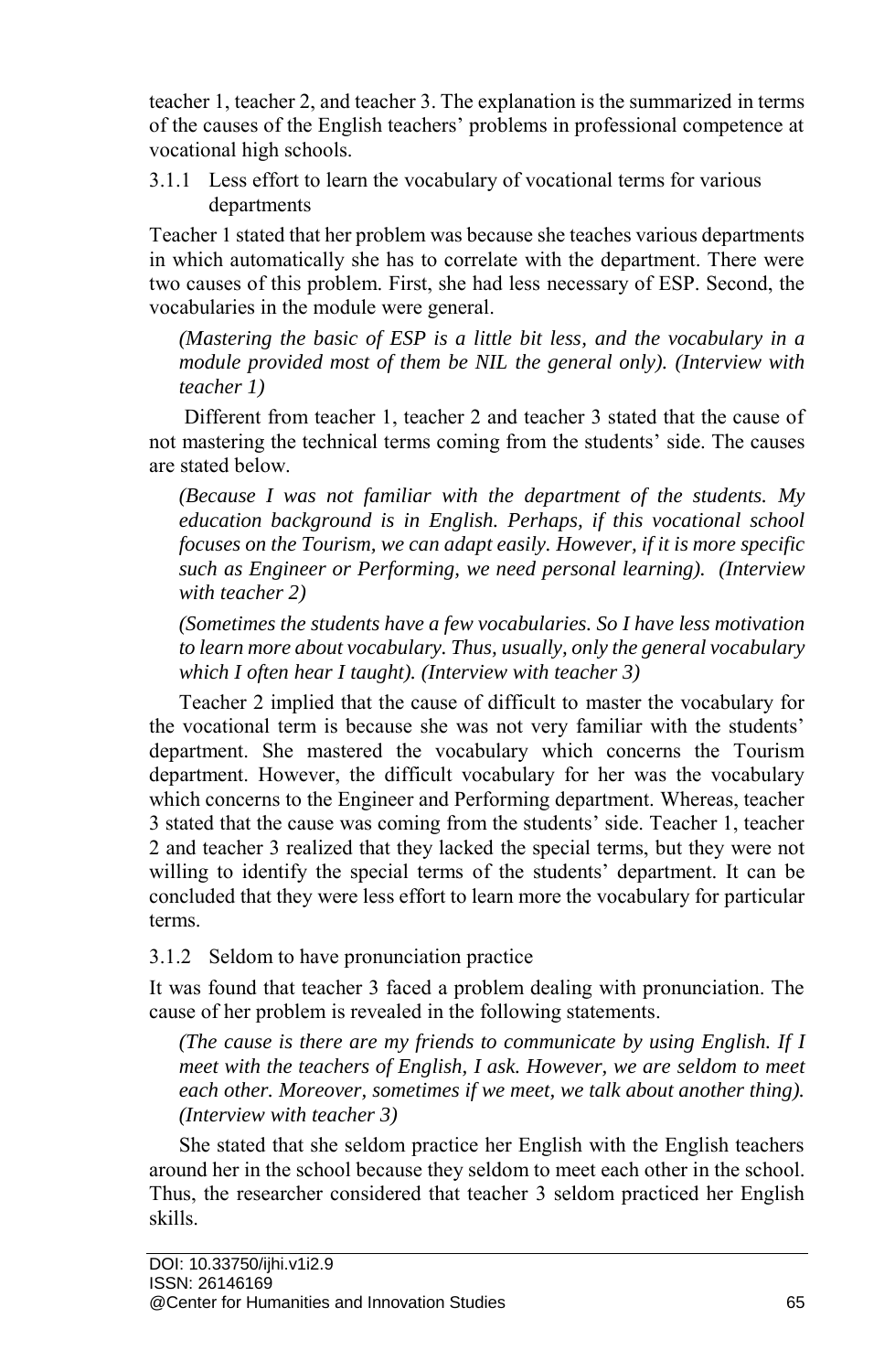## 3.1.3 Less of communicative competence

There were two teachers faced problem in strategic competence. They were teacher 1 and teacher 2. Teacher 1 wanted to use English in communicating with the students, but they had a low capacity in English. The cause of her problem is:

*(When I want to interact with students by using English, it is like starting from the beginning because of the students' capacity is very low. So communicating by using English maximally has not been achieved yet). (Interview with teacher 1)*

*(Actually, sometimes there are vocabularies which I do not know the English) (Interview with teacher 3)*

The cause of the problem of communicative competence is the students have low capacity for communicating in English, and the teacher cannot balance the students' capacity. Whereas, teacher 3 faced the problem in communicating the lesson with her students by using English in which the problem is coming from both students' and teacher side. Based on the simple statement above, the cause of the strategic competence is still about the teachers' problem in mastering the English vocabulary, so the students also had a low vocabulary in understanding the English material.

3.1.4 Lacking time management to reach the necessary competence and learning objectives

Teacher 1 explained that the cause of her problem dealing with the standard competence is to the time allocation in the teaching process.

*(Actually, to reach the learning target which has been determined, I am restricted with the time in order the expected basic competence reached whereas the students' knowledge is still in basic level and for them is a little awkward). (Interview with teacher 1)*

She thought that the limited time becomes the restricted for her to reach the necessary competence. Moreover, also the students needed more explanation due to their basic knowledge of English was very low achievers. By this information, teacher one is lacking time management in teaching the low achievers.

3.1.5 Less effort to make a lesson plan

Based on the observation, teacher 1 never brought a lesson plan. Thus the researcher needed information dealing with the cause of the problem.

*(Sometimes, I borrow the lesson plan from the senior teacher. (Interview with teacher 1)*

Teacher 1 did not make a lesson plan for this semester because she borrowed the lesson plan from an expert teacher. It means that she neither copied nor had personally archive toward the lesson plan.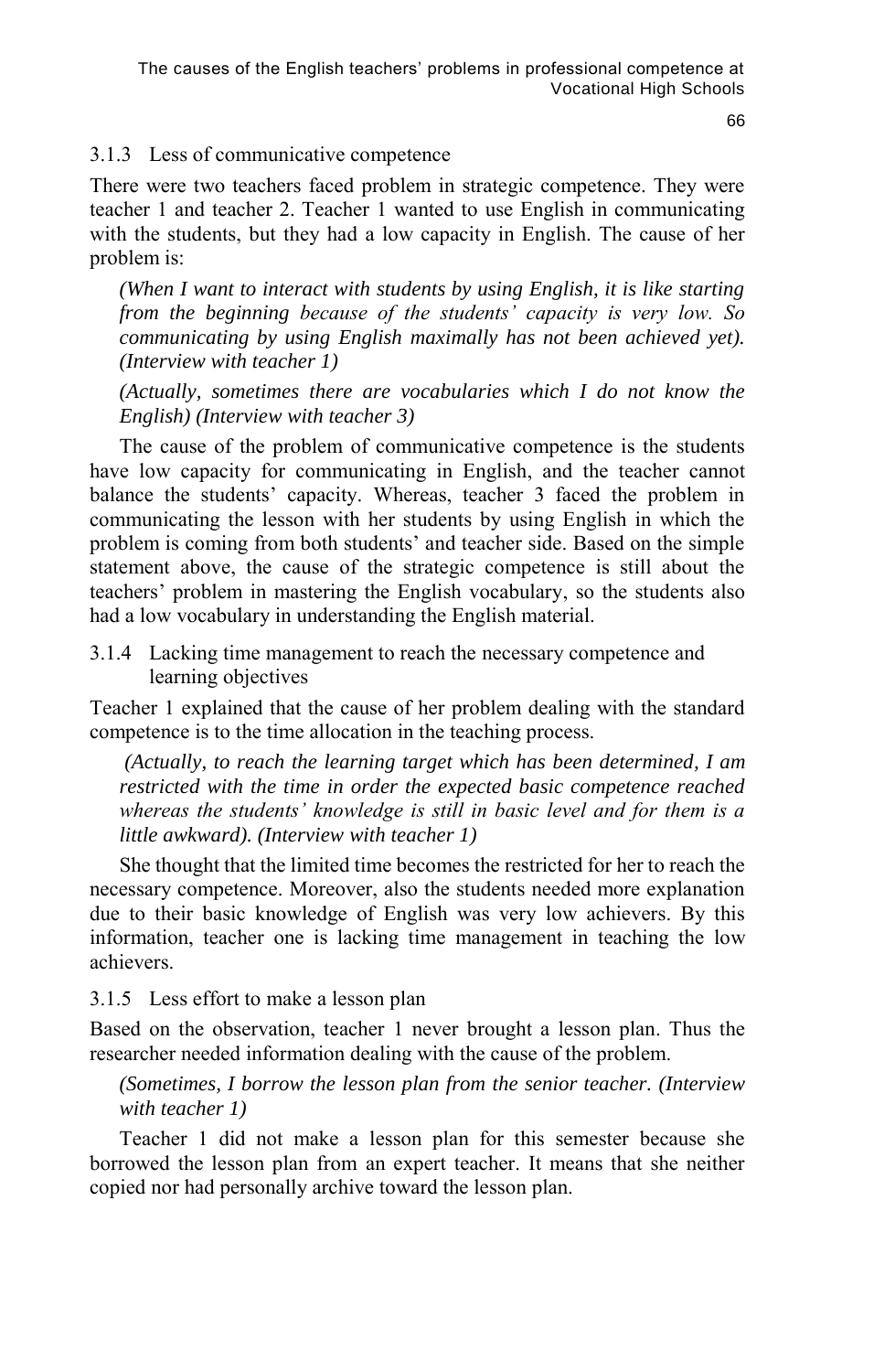3.1.6 The content of the book is English for General purposes, and the teachers lack references

In developing the material, the participants found a problem in selecting the materials and adapting the relevant materials for students. Teacher 1 stated before that the problem is in applying the material which is not specific for students. This problem is caused by the book content as stated below:

*(Because the books which are provided by the school are too general, it has not focused on their department. Thus, I have to find out the material from other sources. However, it is not supported by the facility from school to update the relevant material for students). (Interview with teacher 1)*

According to her, there were two causes of this problem. First, the materials from the available books are too general for students of various departments. Second, the school does not support regarding the facility. During the observation, she only used one module.

In another case, teacher 2 stated different causes in developing the material. The cause in selecting and adopting the material is described as follow.

*(The book of vocational high schools is generally written for all departments. Meanwhile, each department has different needs. They will have different needs with them who are from Technology, Cooking background, Design and something like that, moreover, the books in the school are limited). (Interview with teacher 2)*

The books are generally written for various departments. Teacher 2 wanted to change and adapt the material, but she did not do have any choice, she did not have any references. She only used the books which are provided in the school.

3.1.7 Lacking ESP knowledge to adapt the relevant material

The lack of ESP makes her difficult to adapt and develop the material to be related to the students' needs. The data is described below.

*(My ESP knowledge capacity is a little bit less, so if adapting the material is a little bit difficult because as well as possible teaching one department for example in adapting the material, I have to find the way to correlate with their department which is not only theoretical but can be applied outside). (Interview with teacher 1)*

*(I do not know about ESP… how is the example? However, what I got in educational training was the general). (Interview with teacher 3)*

In line with teacher 1, teacher 3 stated that she had an obstacle with the vocabulary for each department. Thus, she taught the same material for different departments. In another case, teacher 3 graduated from the Non-English department.

Nevertheless, she knows English and teaches English. The problem is she did not know about English for a specific purpose (ESP). Also even in educational training of teacher that she attended, she had not got a little information about the ESP material in teaching for vocational school. According to the statement above, the cause of the problem in adapting the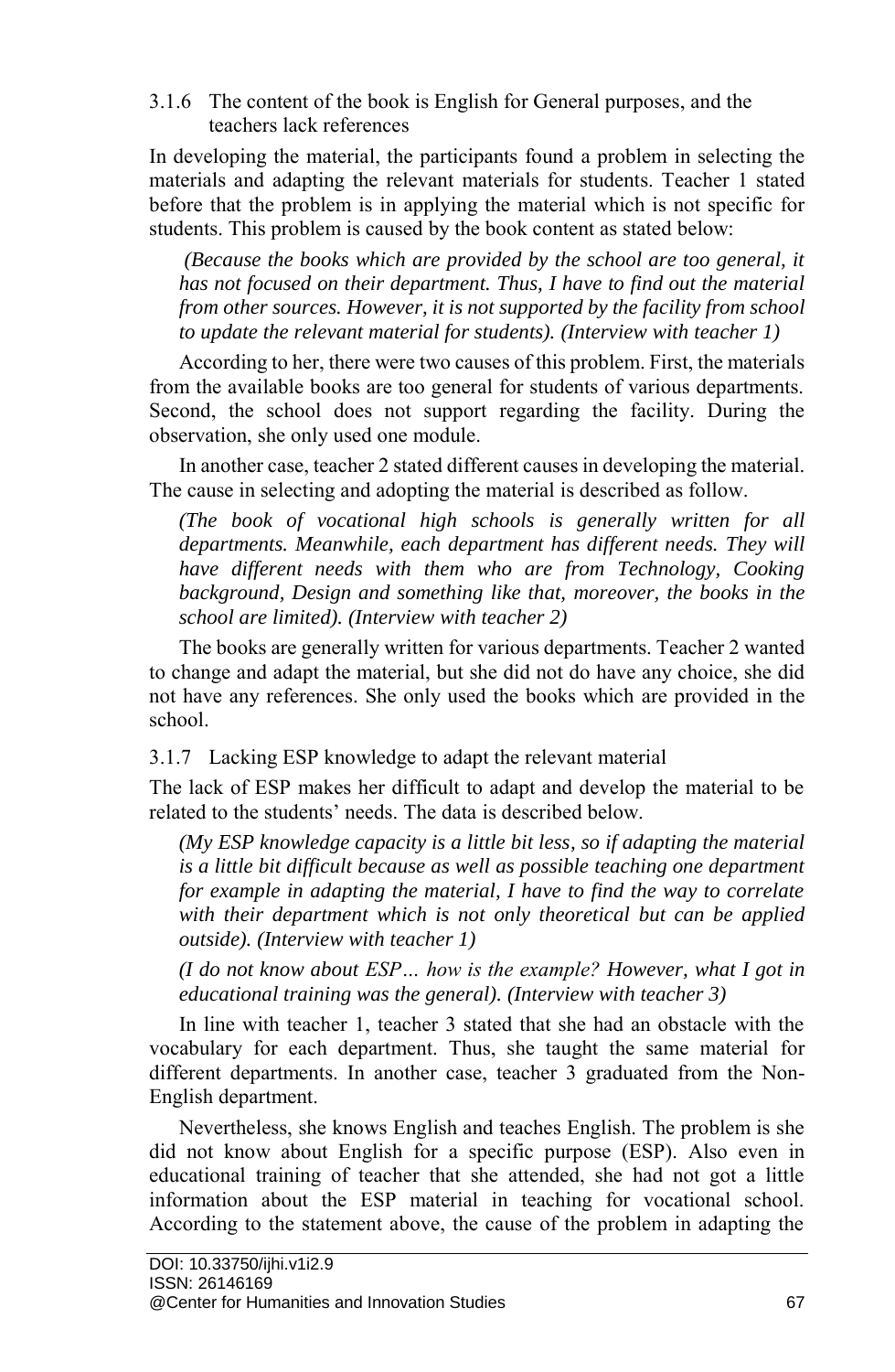material of teacher 3 is she was not familiar with the vocabulary for each department, and she did not know the ESP knowledge.

3.1.8 Depending on the school facility to update the sources of material

In updating the material from many sources, there were three teachers found that they faced a problem, they were teacher 1, teacher 2 and teacher 3.

*(There is no internet access). (Interview on April 7h 2014)*

*(The first is as I had explained. First, is a network problem, we do not have a network, and we cannot build the network because of the unavailable of internet access. Second, maybe if the vocational school is more prioritize the departments, training and something like that while the general teachers are not too prioritized). (Interview with teacher 2)*

*(Yes… there is no internet network.*

*Moreover, I seldom meet with English teachers here. (Interview with teacher 3)*

Teacher 1, teacher 2, and teacher 3 shared the same cause that the internet access is the cause of their problem to be updated in learning from many sources.

3.1.9 Lacking information for teacher developing activities

Teacher community is considered the place to learn, share or discuss information to update the teacher professional competence. There were three teachers found they were teacher1, teacher 2 and teacher 3 who did not attend the English teacher community in their region when deals with teaching activities. The first data presented as follows.

*(No activities which are provided by the school to develop the teachers' professionalism). (Interview with teacher 1)*

*(Maybe I do not update. Do not specialize for senior high school teachers only but also for a vocational teacher in order we can share the material). (Interview with teacher 2)*

*(I am not sure if there is, but I do not know. We are less of communication (Interview with teacher 3)*

Teacher 1 thought that the cause of her problem to be lack of developing activities was because the school did not provide the activities for supporting the teachers to be professional. Whereas teacher 2 and teacher 3 never heard before about the English teachers community. Also, teacher 3 also stated that she has less communication with the English teachers in her school. Even though they met, they did not discuss the lesson.

3.1.10 Lazy to use information and communication technology for communicating the material

The cause of the problem in using information and communication technology for communicating especially in communicating with the students for learning is stated below.

*(Yeah, facility). (Interview with teacher 2)*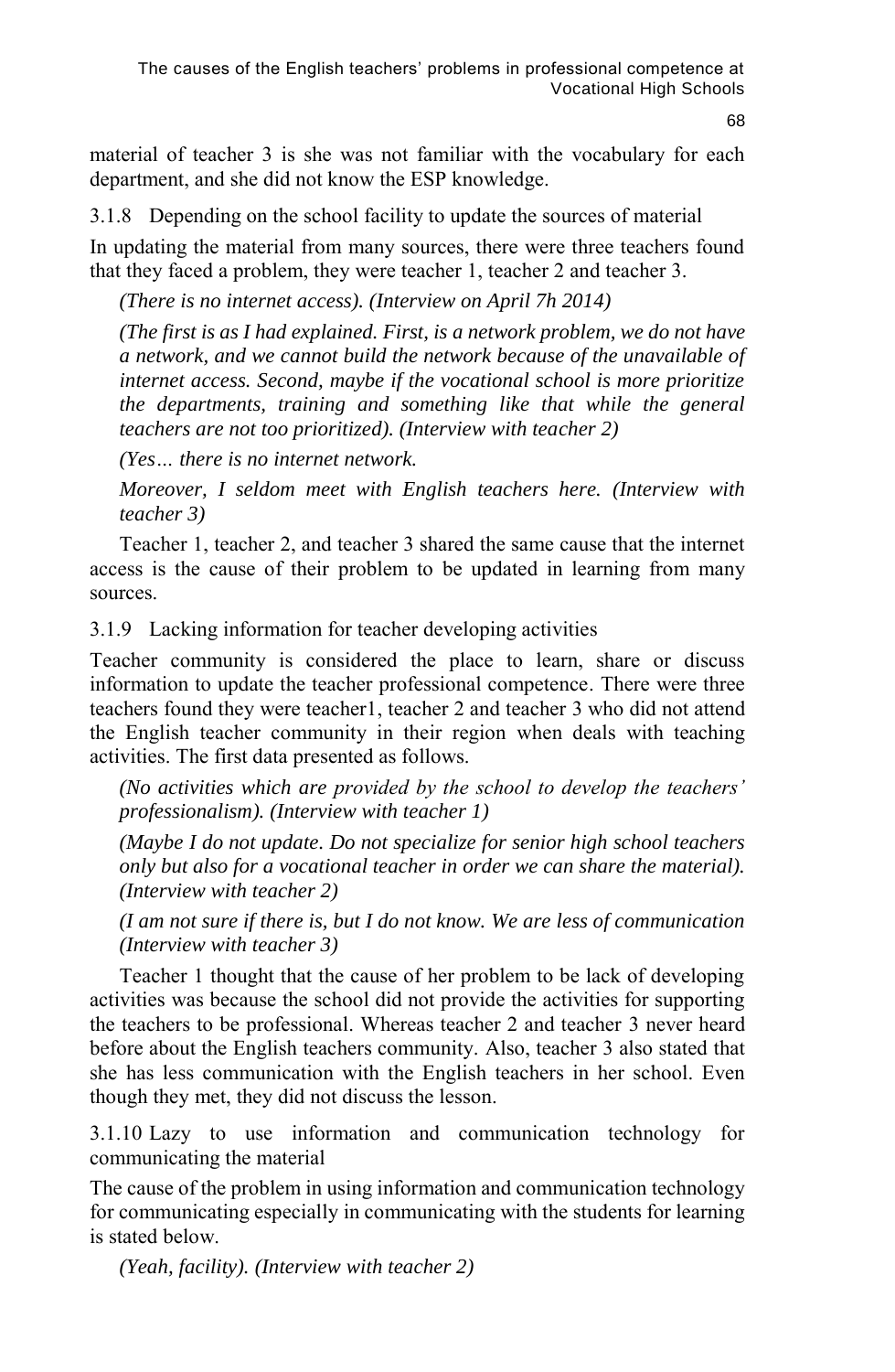*(It is still inadequate for the facility. The problem is because there is not a language laboratory. So, if we want to explain by using LCD, we have to carry the LCD back and forth from one room to other rooms. So sometimes if I am diligent, yes I will do, but if I am grudging, I will not use it, because it is complicated I there is not language laboratory). (Interview with teacher 3)*

The incomplete of facilities is the cause of teacher two problems in using information technology for teaching. Also, teacher 3 stated sometimes she was diligent to carry the LCD to the classes but sometimes she was grudging. Whereas teacher 1 explained stated that the system in their school was "moving class". So, several teachers responsible for certain classroom, for instance in the language laboratory is functioned for studying class by other English teachers. Even the teachers use the lab as the class but they did not give a listening. They mostly teach by using a whiteboard.

3.1.11 Difficult to control the students

Based on the interview data which was gained from the students of teacher 1, they stated that teacher 1 faced difficulty in managing the students in the class. Then the researcher clarified this problem to teacher 1. She confirmed the caused that the students were difficult to control. The interview data is presented below.

*(Because the students were difficult to manage). (Interview with teacher 1)*

## **3.2 The possible solution toward the problems of the teachers in teaching English subject**

The possible solution came from the Headmaster of each school and the English teachers (teacher 1, teacher2, teacher 3, and teacher 4). Due to teacher 4 was the expert teacher who did found any problems with the professional competence thus, he actively shared the suggestion for other English teachers. Headmaster 1 came from English education major field whereas Headmaster 2 was from Engineer department. The possible solution is summarized by presenting in a table.

| The possible Solution                                                                                                                                                                         | Data of Participants                                                                                                                                                                                 |
|-----------------------------------------------------------------------------------------------------------------------------------------------------------------------------------------------|------------------------------------------------------------------------------------------------------------------------------------------------------------------------------------------------------|
| A. Mastering the material, the<br>structure and the concept of the<br>subject taught<br>1) The possible solution to master<br>all the vocabularies of unique<br>terms for various departments | <b>Teacher 4</b><br>a. Share with another teacher<br>b. Provide the educational<br>training of vocational term<br>c. Formulate the technical terms<br>of the department into the<br>students reading |

Table1. The suggestions on possible solution toward the problems of professional competence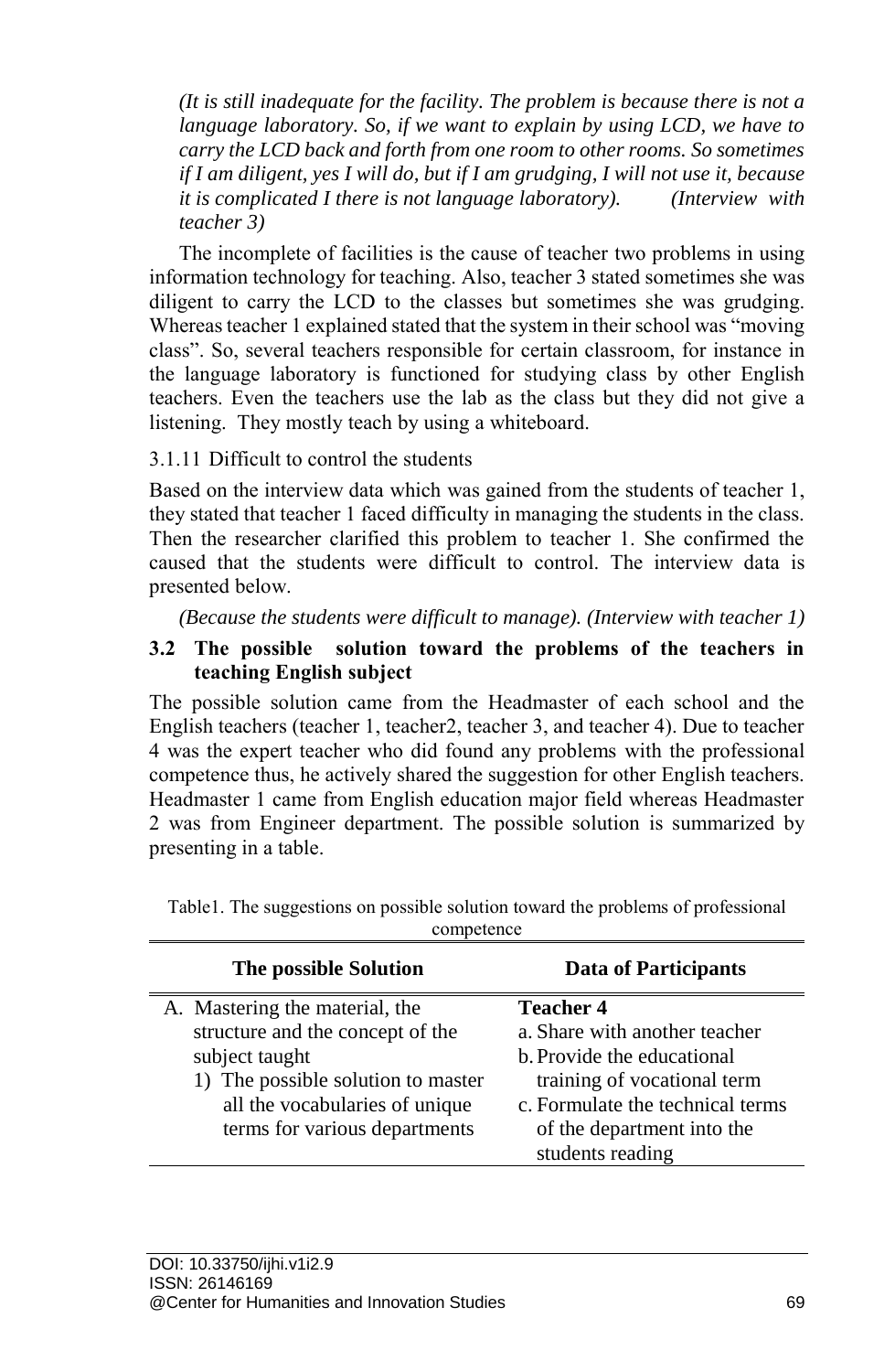|                                                   | d. Consider who are taught,                             |
|---------------------------------------------------|---------------------------------------------------------|
|                                                   | what department, and what                               |
|                                                   | technical terms they study                              |
|                                                   |                                                         |
|                                                   | <b>Headmaster 1</b>                                     |
|                                                   | a. Find more books                                      |
|                                                   | b. Provide the visual aids and                          |
|                                                   | introduce in English                                    |
| 2) How to improve pronunciation                   | <b>Teacher 1</b>                                        |
| Listen to the English music,<br>a.                | Listen to the English music,                            |
| video, news and practice                          | film, and practice with a native                        |
|                                                   | speaker                                                 |
| with the English native                           | <b>Teacher 2</b>                                        |
| speaker.                                          | Listen to the English music, a                          |
| b. Use English learning                           | film in video and English news                          |
| software and dictionary                           | <b>Teacher 4</b>                                        |
| c. Listen to the English                          |                                                         |
|                                                   | Use English learning software<br>and use the dictionary |
| comprehension cassette                            | <b>Headmaster 1</b>                                     |
| frequently                                        |                                                         |
|                                                   | Listen to the English                                   |
|                                                   | comprehension cassette                                  |
|                                                   | frequently                                              |
| 3) Switch the language to                         | <b>Teacher 2</b>                                        |
| communicate with the students<br>by using English | Do more practice                                        |
|                                                   | <b>Teacher 4</b>                                        |
|                                                   | a. Mix switching                                        |
|                                                   | b. Combine that strategy with                           |
|                                                   | factual things                                          |
|                                                   | <b>Headmaster 2</b>                                     |
|                                                   | Teach based on the educational                          |
|                                                   | discipline                                              |
| Β.<br>Mastering standard competence               | <b>Teacher 2</b>                                        |
| and basic competence of the                       | a. Directly refers to the indicator                     |
| subject taught                                    | b. Combine the basic                                    |
| 1) How to reach the necessary                     | competence with other basic                             |
| competencies and learning                         | competence                                              |
| objectives                                        | <b>Teacher 3</b>                                        |
| a. Combine the necessary                          | a. Check indicator                                      |
| competencies with other                           | b. Decide the learning objective                        |
| necessary competencies and                        | which can be combined                                   |
| the learning objectives with                      | <b>Teacher 4</b>                                        |
| other learning objectives                         | Select the basic competence                             |
| b. Learning outside                               | which can be combined and the                           |
|                                                   | learning objective                                      |
|                                                   |                                                         |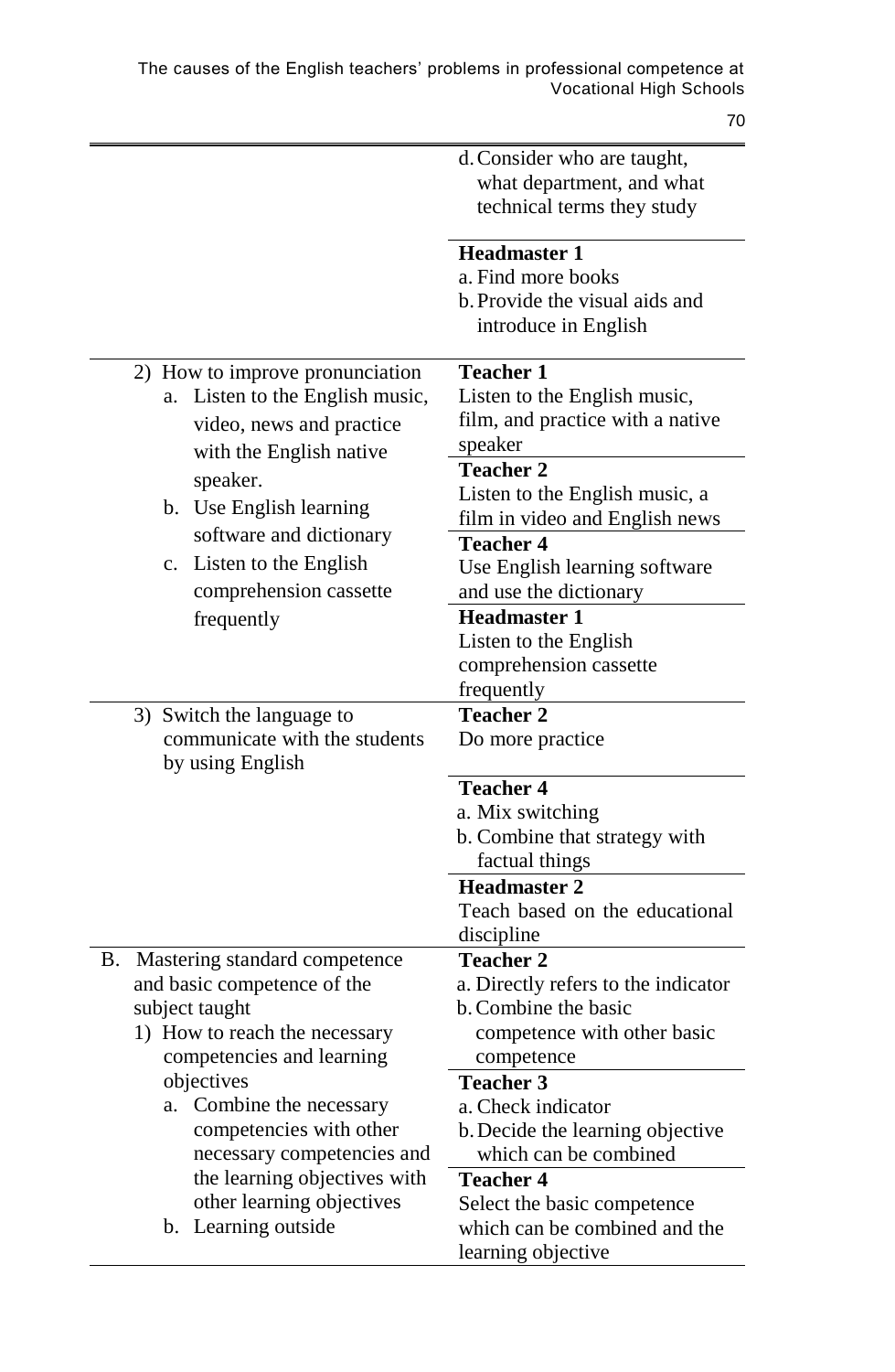| Analyze the basic<br>c.                    | <b>Headmaster 1</b>               |
|--------------------------------------------|-----------------------------------|
| competence                                 | Learning outside to achieve       |
|                                            | necessary competencies and        |
|                                            | learning objectives               |
|                                            | <b>Headmaster 2</b>               |
|                                            | Analyze the necessary             |
|                                            | competence and measure the        |
|                                            | teacher's capacity.               |
| The teachers should make a<br>2)           | Teacher 2, teacher 2, teacher     |
| lesson plan                                | 3, teacher 4, headmaster 1,       |
|                                            | and headmaster 2.                 |
|                                            | The teacher should make a         |
|                                            | lesson plan by the expert teacher |
|                                            | guidance.                         |
| C. Developing the learning material        | <b>The Possible Solution</b>      |
| creatively                                 | <b>Teacher 2</b>                  |
| 1) How to select the appropriate           | Suit the material with a lesson   |
| material                                   | plan and provide many             |
| Take the relevant material<br>a.           | references                        |
| from many references                       | <b>Teacher 4</b>                  |
| b. Find or compose the story               | a. Take the relevant material     |
| which is relevant to the                   | from many references              |
| students' department                       | b. Find the related discourse     |
| c. Analyze the syllabus<br>and             | <b>Headmaster 1</b>               |
| then find the handbook                     | a. Compose the relevant stories   |
|                                            | for the students' department      |
|                                            | b. Find related stories from      |
|                                            | many references.                  |
|                                            | <b>Headmaster 2</b>               |
|                                            | a. Analyze the syllabus and then  |
|                                            | find the handbook                 |
|                                            | b. Curriculum 2013 provides a     |
|                                            | handbook for students and         |
|                                            | teachers                          |
| 2) How to adapt the material to be         | <b>Teacher 4</b>                  |
| relevant for the students                  | a. Combine the ESP knowledge      |
| Involve the ESP by<br>a.                   | with material                     |
| considering the students'                  | b. Share with the teachers        |
| interest and students' needs               | Headmaster 1                      |
| b. Relevant the material with              | Visit the workshop then relevant  |
| the students' needs                        | the material.                     |
| Orientate the material with<br>$c_{\cdot}$ | <b>Headmaster 2</b>               |
| the students' department                   | Orientate the material with the   |
| activities                                 | students' department activities   |
|                                            | <b>Teacher 2</b>                  |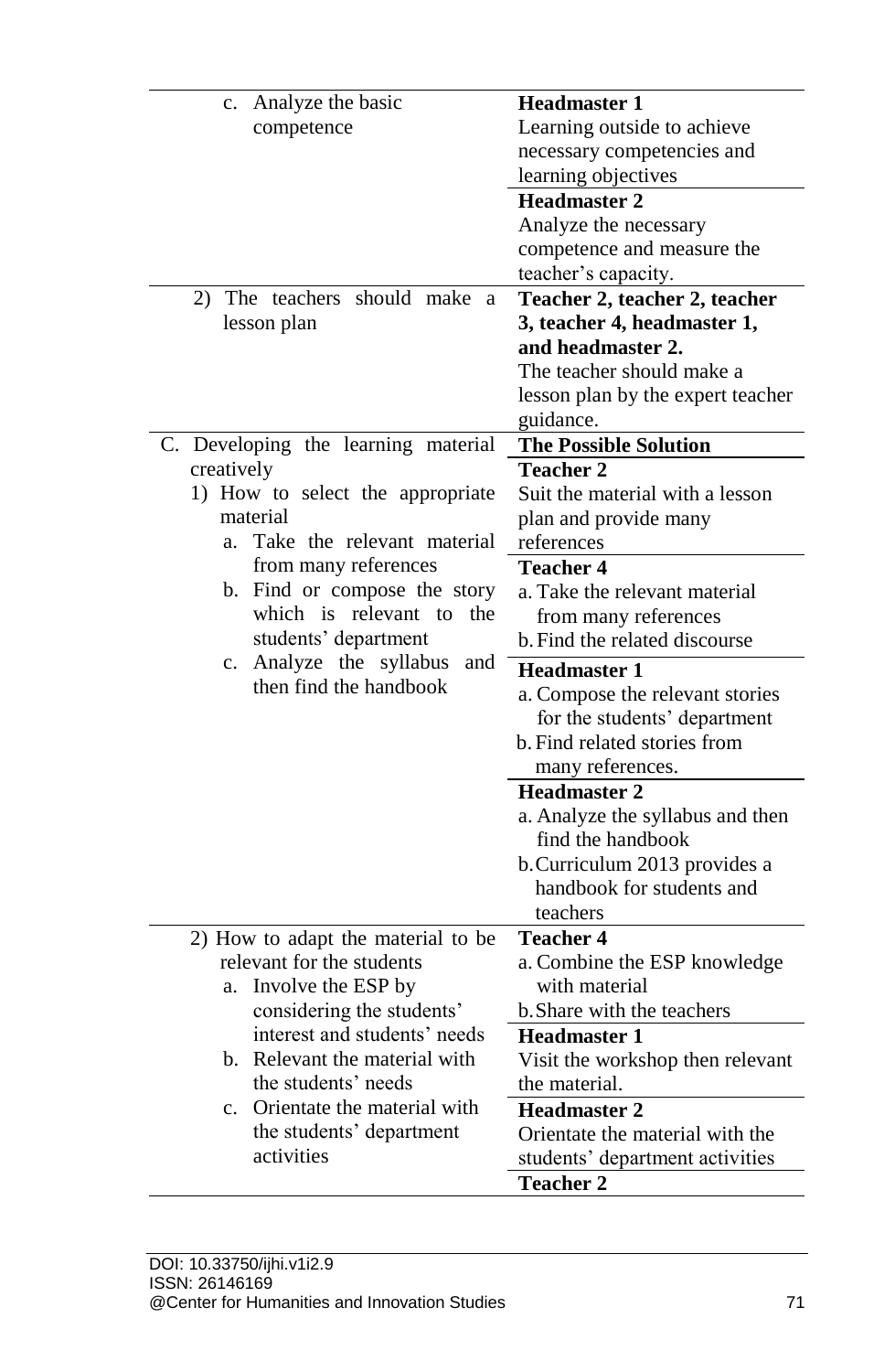| d. The government is expected<br>to deliberate the teachers to<br>do the module                                                                                                                         | The government must facilitate<br>the teacher to do the module                                                                                                                                                                                           |
|---------------------------------------------------------------------------------------------------------------------------------------------------------------------------------------------------------|----------------------------------------------------------------------------------------------------------------------------------------------------------------------------------------------------------------------------------------------------------|
| D. Developing the teacher<br>professionalism continuously<br>1) How to update the material from<br>many sources<br>a. Facilitate personally<br>b. Provide the internet access                           | The possible solution<br><b>Headmaster 1</b><br>a. For the certified teacher<br>should facilitate herself<br>b. The school should provide<br>internet access<br><b>Headmaster 2</b><br>The school is in the process to<br>provide the internet access    |
| Participating in developing<br>2)<br>activities                                                                                                                                                         | <b>Teacher 4</b><br>Participate in action research<br>competition<br><b>Headmaster 1</b><br>The teacher must be active,<br>creative and innovative<br><b>Headmaster 2</b><br>Being activate in English<br>teacher community and make<br>teaching project |
| E. Using informational technology                                                                                                                                                                       | The possible solution                                                                                                                                                                                                                                    |
| An audio-visual room to use for<br>communicating maximally                                                                                                                                              | <b>Teacher 1</b><br>The school should provide<br>internet access<br><b>Headmaster 1</b><br>The school should provide the<br>language laboratory or<br>particular room<br>Headmaster 2<br>The school will provide audio-<br>visual room                   |
| F. Classroom management<br>The ways of managing the classroom<br>1) The teacher should be mobile and<br>make a contract.<br>2) The teacher should master the<br>material and use the exciting<br>method | <b>Teacher 2</b><br>a. The teacher should be mobile.<br>b. The teacher needs the<br>agreement toward the learning<br>contract<br><b>Teacher 3</b>                                                                                                        |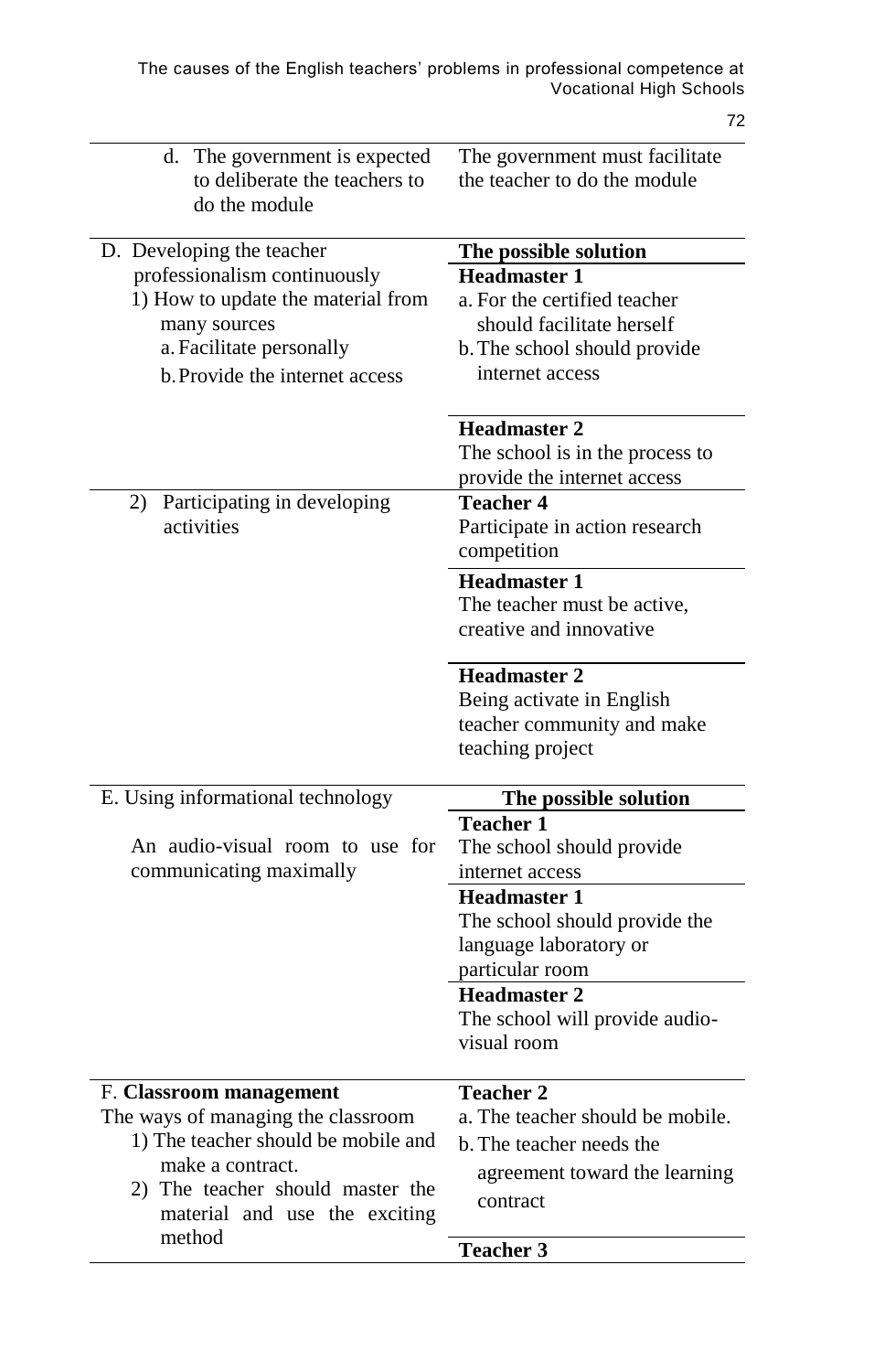| The teacher should be mobile in        |
|----------------------------------------|
| the classroom                          |
| <b>Teacher 4</b>                       |
| a. The teacher should make the         |
| learning contract with the<br>students |
| b. The teacher should give the         |
| exciting learning method)              |
|                                        |
| <b>Headmaster 1</b>                    |
|                                        |
| Agree with the students to silent      |
| the mobile phone                       |
| Headmaster 2                           |
| The teacher needs to master the        |
| material, use the method,              |
| learning sources and other             |
| things which support the               |

## **4 DISCUSSION**

The EFL teacher of vocational high school even realized that they were not familiar with the vocational terms, but they had less effort to identify and list the terms more (Nur, Patak, & Naim, 2013). As the good English teachers, they should prepare their learners to deal with the large numbers of technical words (Nation & Macalister, 2009). Another case was one of the English teachers was lacking pronunciation because she was seldom to practice her English, especially regarding pronunciation with the English teachers around her. The beginner teacher is challenging to decide the appropriate strategies to make all of the students engage in the teaching and learning activities. Also, she also lacks time management to cover the target of learning objectives in one meeting (Kayode & Ayodele, 2015). The beginner teacher is less effort to make a lesson plan. Either the beginner or advanced teacher found difficulties in selecting the appropriate material because they lacked references.

Still, about the material, they lack ESP knowledge to adapt the material because they did not quite master the ESP content (Al-zahrani, 2014). The teachers did not become familiar with the gap between the knowledge of the learners' towards the special subject, and they were afraid if they might not be able to cope with students' area of specialism. Both expert and advanced beginner teachers hampered by the unavailable of the school facility to access the internet. Even the expert teacher who has certified did not have a modem to access. This is indicated that the teachers depend on the school facility to update the sources of material. Three of the English teachers at vocational high schools in Somba Opu district never attended in Teacher Working Group of Subject Matter or Teacher Working group. They also confirmed that they were troublesome to bring LCD to every class. The last, one of the beginner teacher found that she lacked classroom management because she faces difficulties in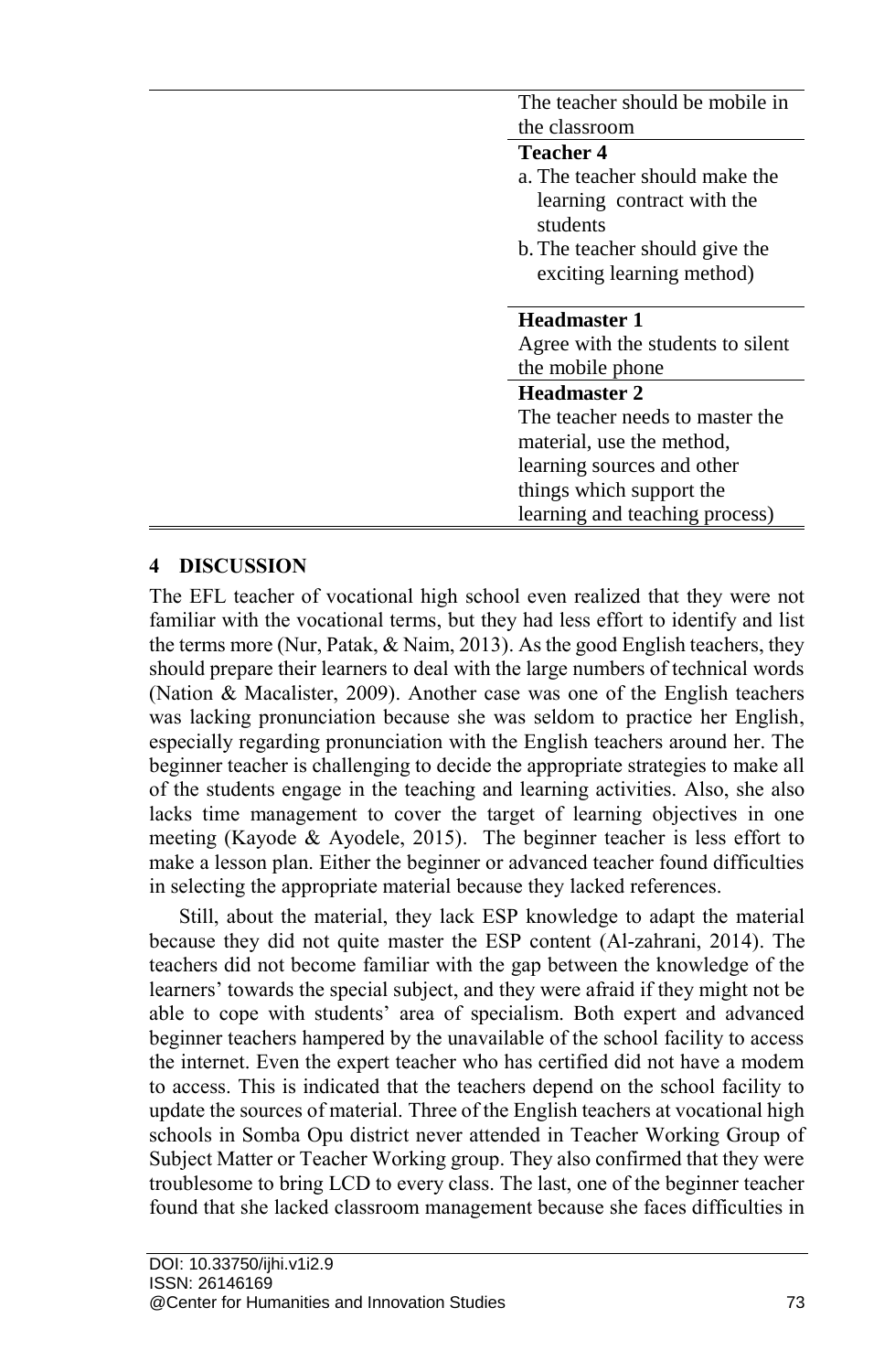controlling the students (Mustafa, 2013). However, as the teacher, we have to put in mind that the students have different characteristics in the class.

| The causes of the problems<br>in dealing with professional<br>competence in teaching<br>English at a vocational high<br>school | The possible solution from English<br>teachers and headmasters toward the<br>problems dealing with professional<br>competence in teaching at the<br>vocational high school                                                                                                                                                                              |
|--------------------------------------------------------------------------------------------------------------------------------|---------------------------------------------------------------------------------------------------------------------------------------------------------------------------------------------------------------------------------------------------------------------------------------------------------------------------------------------------------|
| Less effort to learn<br>vocabulary for various<br>departments                                                                  | The teachers should consider who are<br>$\bullet$<br>taught and what field of study are they<br>from<br>visit the workshop and identify the<br>vocabulary which commonly they use<br>Formulate the technical terms or<br>particular term into the students<br>reading<br>The government must provide the<br>educational training of vocational<br>term. |
| Seldom to have pronunciation<br>practice                                                                                       | Listen the English music, video, news<br>Play English listening comprehension<br>$\bullet$<br>cassette<br>Learn from the English learning<br>software and dictionary.<br>Practice with the English native<br>$\bullet$<br>speaker                                                                                                                       |
| The teachers lacked<br>strategy<br>Less of communicative<br>competence                                                         | The teachers can paraphrase the<br>$\bullet$<br>problematic words<br>Switch the language into English or<br>Indonesian<br>Use verbal or non-verbal language and<br>have more practice in teaching.<br>Teach based on the discipline                                                                                                                     |
| Lacking time management to<br>reach the necessary<br>competencies and learning<br>objectives                                   | Analyze the necessary competencies<br>and learning objective would be<br>achieved by the students<br>Combine the learning objectives with<br>another learning objectives of possible<br>or at least combine the material with                                                                                                                           |

Table.2. Summary of Discussion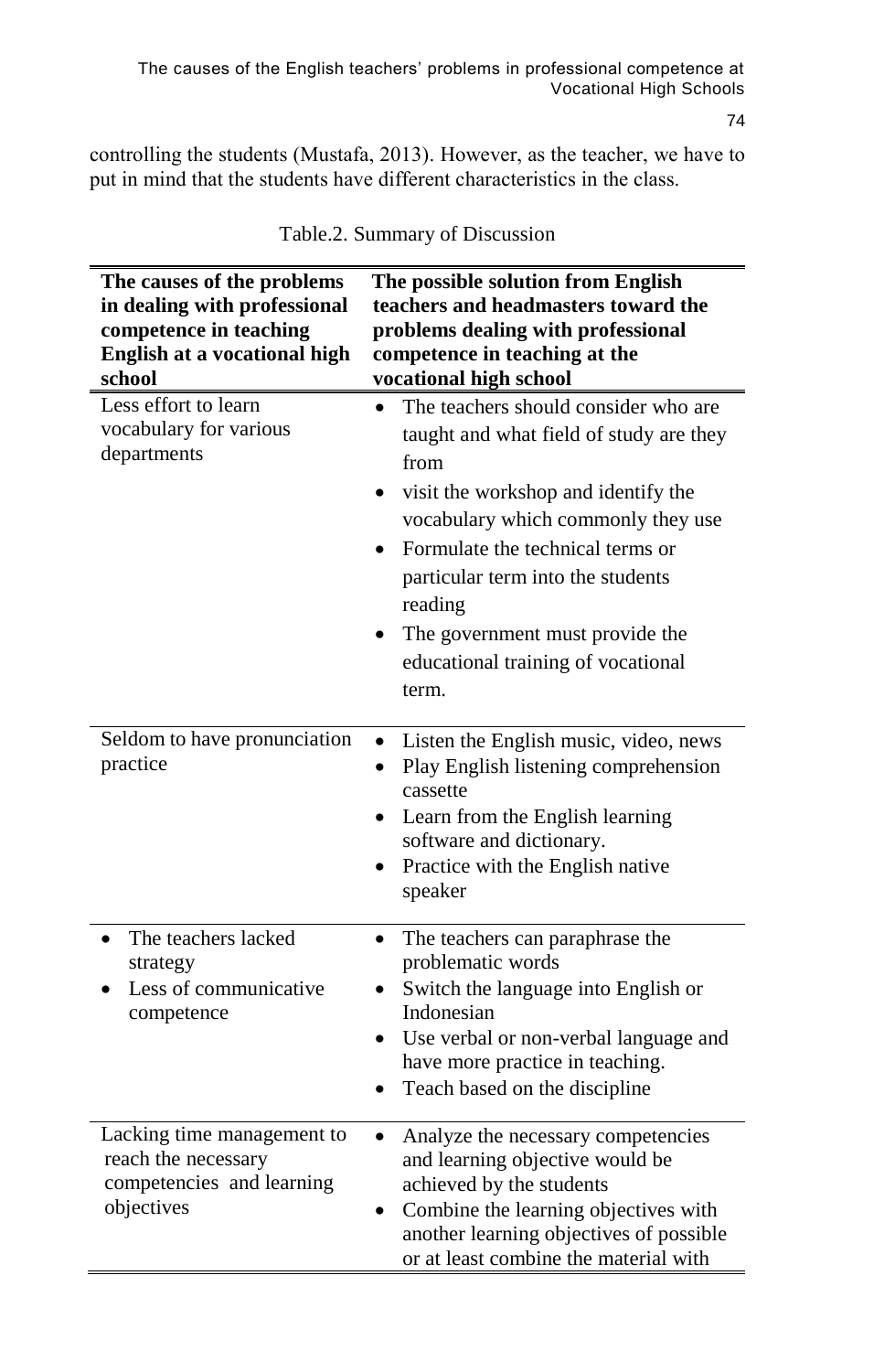| less effort to make lesson                                                                                                  | the material from another learning<br>objective.<br>Do project activities such as learning<br>outside or conducted English meeting<br>club in the school<br>The teacher should discuss her<br>difficulties with the senior teachers at<br>the school in writing lesson plan.<br>The teacher may search the lesson plan |
|-----------------------------------------------------------------------------------------------------------------------------|------------------------------------------------------------------------------------------------------------------------------------------------------------------------------------------------------------------------------------------------------------------------------------------------------------------------|
|                                                                                                                             | from many sources then adopt.                                                                                                                                                                                                                                                                                          |
| The content of book is<br><b>English for General</b><br>purpose<br>The teachers are lacking<br>of references                | Analyze the syllabus and then find<br>$\bullet$<br>handbook.<br>Take the relevant material from many<br>references                                                                                                                                                                                                     |
| Some of<br>the teachers<br>are<br>lacking of ESP knowledge to<br>adapt the materials                                        | Involve the ESP by considering the<br>students' interest and students' needs<br>Relevant the material or orientate the<br>with the students' needs<br>The government is expected to<br>deliberate the English teachers to make<br>module.                                                                              |
| The teachers depend on the<br>school facility                                                                               | For the certified teacher must use the<br>fund of certification to facilitate the<br>teaching need.<br>The headmaster would like to build up<br>the internet access as soon as possible.                                                                                                                               |
| Some of the teachers are<br>Lacking of information<br>for developing activities<br>Less communication with<br>other teacher | The teacher must be active, creative<br>٠<br>and innovative<br>- Being activate in English teacher<br>community or Teacher Working Group<br>of Subject Matter and make teaching<br>project<br>Participating in action research<br>competition                                                                          |
| Lazy to use the<br>informational technology                                                                                 | The headmasters will facilitate internet<br>access                                                                                                                                                                                                                                                                     |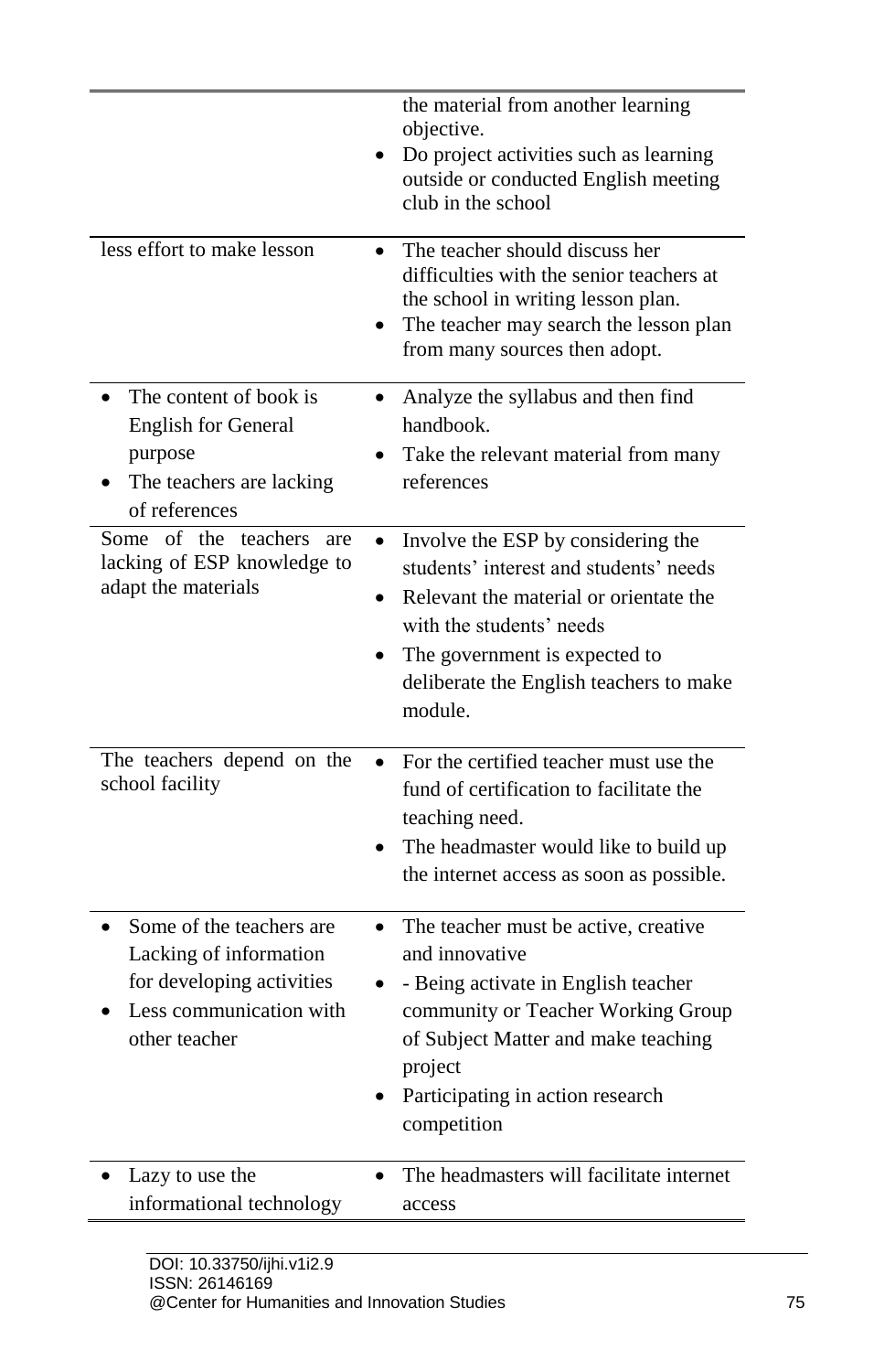The causes of the English teachers' problems in professional competence at Vocational High Schools

| and communication for<br>communicating<br>maximally | The headmasters will provide them as<br>a special room which can be used as<br>audio-visual room to substitute the<br>language laboratory |
|-----------------------------------------------------|-------------------------------------------------------------------------------------------------------------------------------------------|
| Difficult to control the<br>students                | • The teacher should be mobile and<br>make contract.<br>Teacher should master the material and<br>use interesting method                  |
|                                                     | $\bullet$                                                                                                                                 |

#### **5 CONCLUSION**

ä,

There were eleven causes of the problems faced by the English teachers of VHS at Somba Opu district. In a linguistic aspect, the teachers had less effort to improve their vocabulary and pronunciation. Nevertheless, among the group of expert teacher, there is a case found that an expert teacher of English who comes from other discipline is not the same with the real expert teacher of English in terms the professional competence. This is due to the low of linguistics aspect.

In developing material, they were lacking references and lacking ESP knowledge. Both expert and beginner teachers did not participate in the English teacher community because they did not have any information and less communication either with the team teaching or other English teachers from other schools. In conclusion, most of the causes of the problems come from the EFL teachers' side in dealing with their professional competence. They too depended on the school facility and less effort to improve their competence be professional teachers for the students of vocational high schools.

### **REFERENCES**

- Al-zahrani, M. Y. (2014). The Involvement of the General English Teachers into ESP Practice : Possibilities and Problems in ELI. *International Journal of Science Comme Rce and Humanities*, *No 2 No 4*(2), 55–73.
- Biggs, J. B. (2011). *Teaching for quality learning at university: What the student does*. McGraw-Hill Education (UK).

Deakin-Crick, R. (2008). Pedagogy for citizenship. *Getting Involved: Global Citizenship Development and Sources of Moral Values*, 31–55.

Dikilitaş, K., & Yaylı, D. (2018). Teachers' professional identity development through action research. *ELT Journal*.

European Commission. (2013). Supporting teacher competence development for better learning outcomes. *The European Commission*.

- Huberman, A. M., Miles, M., & Saldana, J. (2013). Qualitative data analysis: A methods sourcebook. Thousand Oaks, CA: Sage Publications Inc.
- Kayode, G. M., & Ayodele, J. B. (2015). Impacts of teachers' time management on secondary school students' academic performance in Ekiti State, Nigeria. *International Journal of Secondary Education*, *3*(1), 1–7.
- Lauermann, F., & König, J. (2016). Teachers' professional competence and wellbeing: